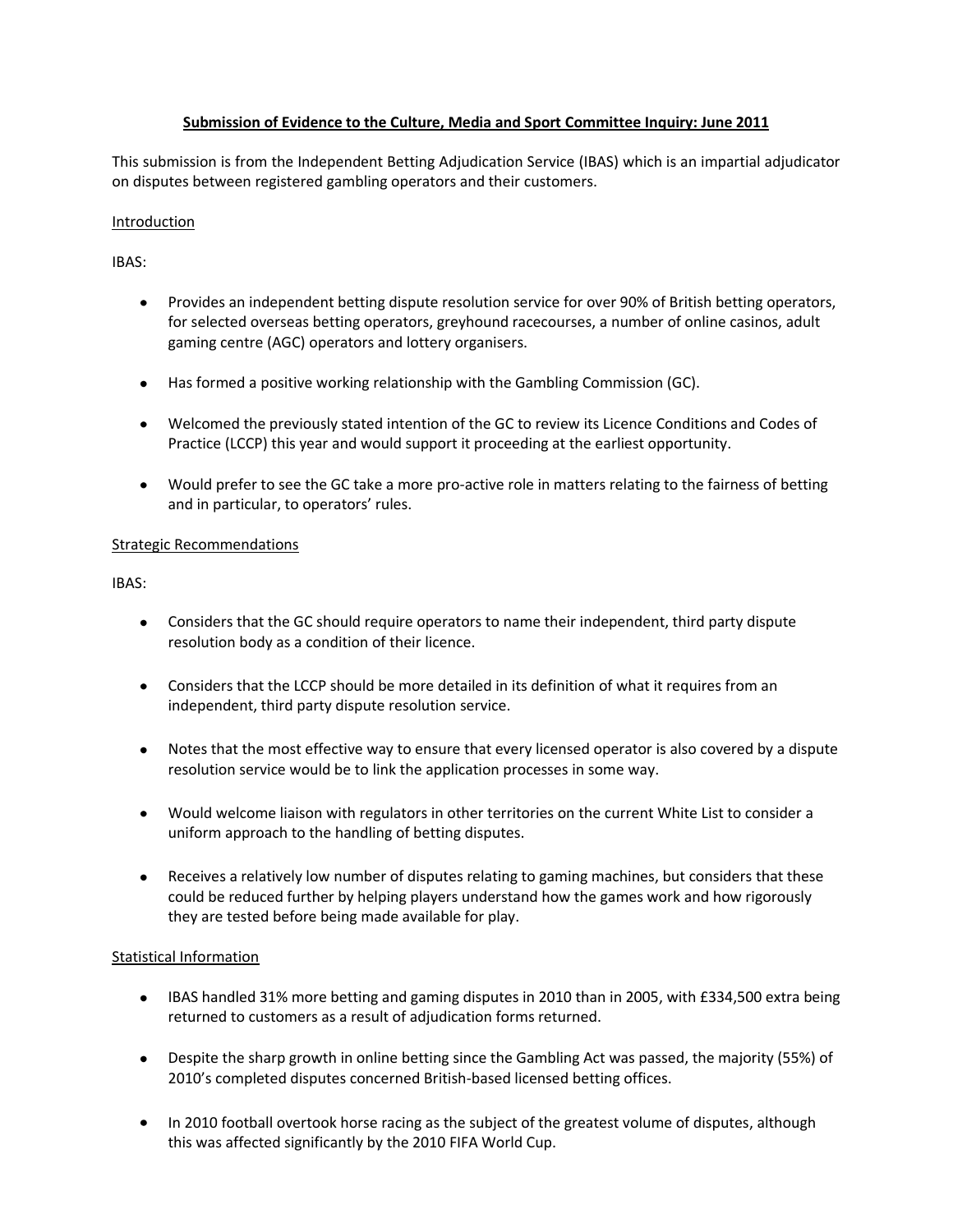## **1. Independent Betting Adjudication Service: Background**

The Independent Betting Adjudication Service (IBAS) acts as an impartial adjudicator on disputes between gambling operators who are registered with IBAS and their customers.

Prior to adjudication, IBAS requires that:

- (1) The dispute has been fully considered by the gambling operator but has not been settled to the satisfaction of both parties.
- (2) The parties to the dispute agree to comply with IBAS's terms and conditions.

The first point of reference in all adjudications will be the gambling operator's rules. When a customer makes a bet there is an agreement that the bet will be settled in accordance with those rules. If the gambling operator has no rule governing the disputed situation then the Panel imposes its own rule based on what it perceives is consistent with fair practice and accepted industry convention.

IBAS believes that both parties are entitled to a detailed explanation which gives the reasoning behind the Adjudication Panel's decision. This demonstrates that IBAS rulings are not arbitrary and are based on objective criteria which can be followed and understood.

Since the service was launched in 1998, the primary focus of IBAS's work has been betting disputes, although more recently it has taken on adult gaming centres (AGCs), lottery operators and greyhound stadia as members, and provided an online casino dispute resolution service for members of the Remote Gambling Association (RGA).

### **2. The Gambling Commission**

- a. IBAS has formed a positive working relationship with the GC and has signed a Memorandum of Understanding on information sharing, which has proven valuable to both organisations.
- b. IBAS had welcomed the stated intention of the GC to review the LCCP in 2011 and strongly hopes that this review will indeed take place in the near future, with particular reference to the issues raised below (see 'Independent Dispute Resolution').
- c. The provision of legal advice by the GC (or confidential access to legal advice received by the GC) on the interpretation of certain regulations and offences would be useful for IBAS in resolving a small number of highly contentious disputes.
- d. Similarly, in IBAS's experience, the generalised accusations of cheating made by bookmakers in certain disputes never appear to be followed through by a prosecution. IBAS recommends those regulations relating to cheating be reviewed with the aim of creating a system where allegations of cheating were more likely to result in action being taken against those responsible. From a dispute resolution perspective, actual prosecutions for cheating would help IBAS to identify with significantly greater precision what was considered cheating under the terms of the Act.
- e. IBAS has welcomed the work of the Gambling Commission in conjunction with the Advertising Standards Authority on the question of misleading offers or advertisements e.g. relating to bonuses.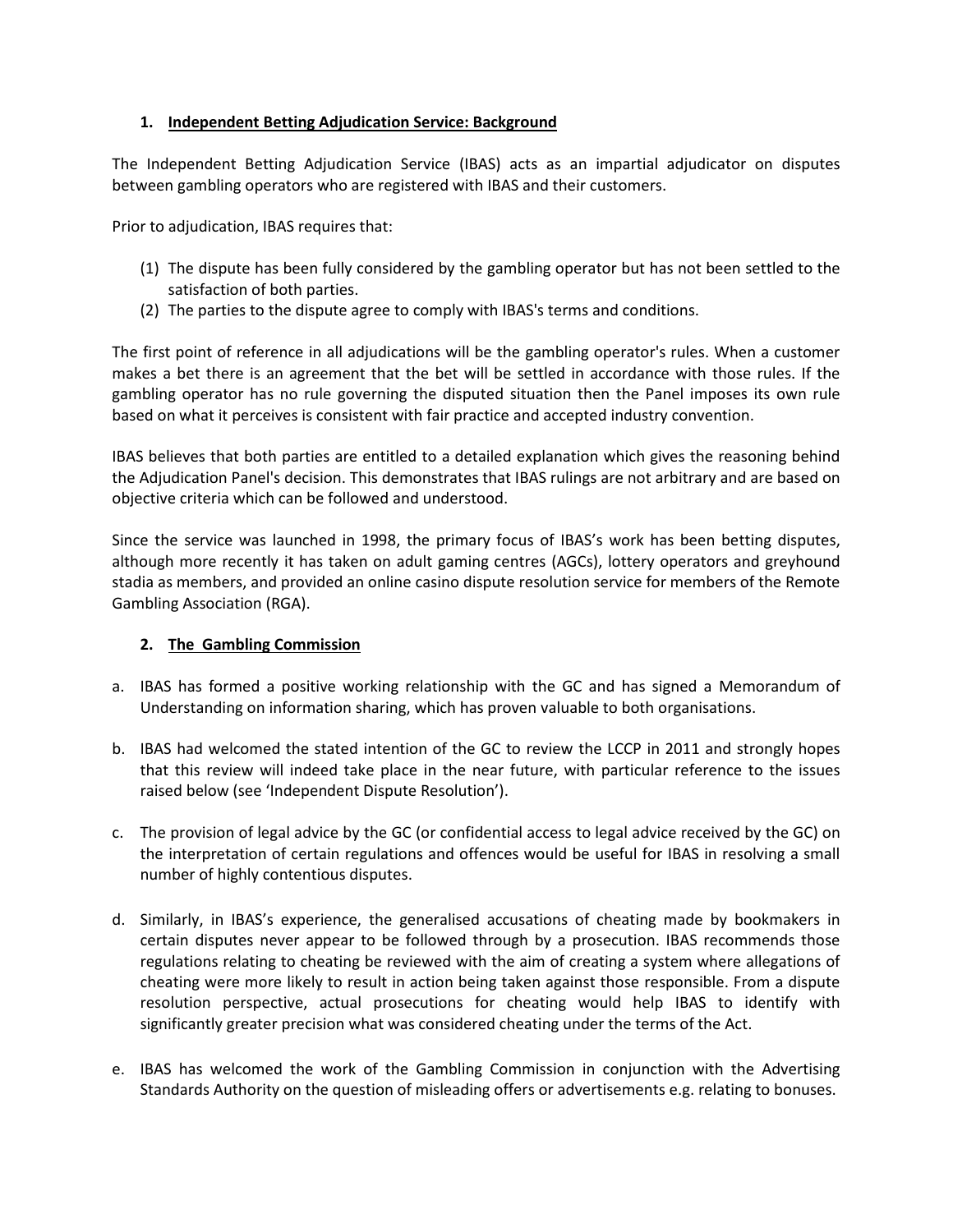f. IBAS considers that linking the requirement to provide a third party dispute resolution service more directly to the licensing process could work for the benefit of the public. For example, while the provision of such a service is a requirement of the LCCP, any breaches of the LCCP in this regard tend not to emerge until a dispute with a customer is at an advanced stage, because the membership records of IBAS (and other similar services for betting and gaming companies) are not held by the Commission. An operator may state that he has made a provision when in fact he has not, and in the absence of a centrally provided service the affected customer may have nowhere to turn, aside from the courts.

## **3. Fair and Open Provisions**

The Commitment of the Gambling Commission to fair and open gambling is welcomed. IBAS would welcome a further strengthening of this commitment, including:

- a. A more thorough requirement on operators than the current advice to conduct 'health checks' on their own rules; this would help to protect customers against rules which might fall foul of the 'reasonableness test' within the Unfair Contract Terms Act 1977 (UCTA). It is rare among British licensed operators to find rules which are plainly unfair, but these tend to be identified only as the result of a betting dispute. IBAS does not believe that it should be responsible for identifying and questioning apparently unfair rules, although in practise, with a lack of contract law litigation, it often has been.
- b. Assisting operators, wherever possible, to work towards standardised practices on areas of regular contention, such as 'grace periods' or 'tolerance times' (see below), where betting is permitted after an event has commenced, or so called 'palpable error' rules which give operators the right to amend odds quoted to a customer after the bet has been struck where it is proven that the quoted odds were clearly not those intended to be offered by the operator.
	- i. Tolerance Times: Different bookmakers offer different periods of time after a race has started where they will continue to accept bets. However, these are rarely advertised, resulting in many customers not being aware whether they are holding a valid bet, expecting to collect winnings when they had no prospect of doing so or throwing away what they considered to be a losing betting slip when they were, in fact, entitled to a refund. IBAS has given consideration to whether unpublished tolerance times are effectively hidden terms of a contract which could be deemed unfair in the context of UCTA. IBAS understands bookmakers wish to be able to compete and want to be free to offer discretion on bets placed after the 'off' in certain cases. However a requirement, for example, to publish during or immediately after a race was completed a 'no-more bets' time for each racing event, would greatly increase the transparency of operators' handling of such bets.
- ii. Obvious Error Rules: The long established principle in bookmaking that an operator reserves the right to correct a price quoted to a customer where it is considered to be a 'palpable error' has evolved with developments in technology. Some operators now reserve the right to correct *any* error where the price offered did not match the intended available price as recorded in the company's central database at the time the bet was struck; although not all have amended their operating rules accordingly. Different bookmakers' rules describe similar situations in different ways, some referring to 'obvious errors', some to 'mistakes' and others to the broader category of 'incorrect prices'.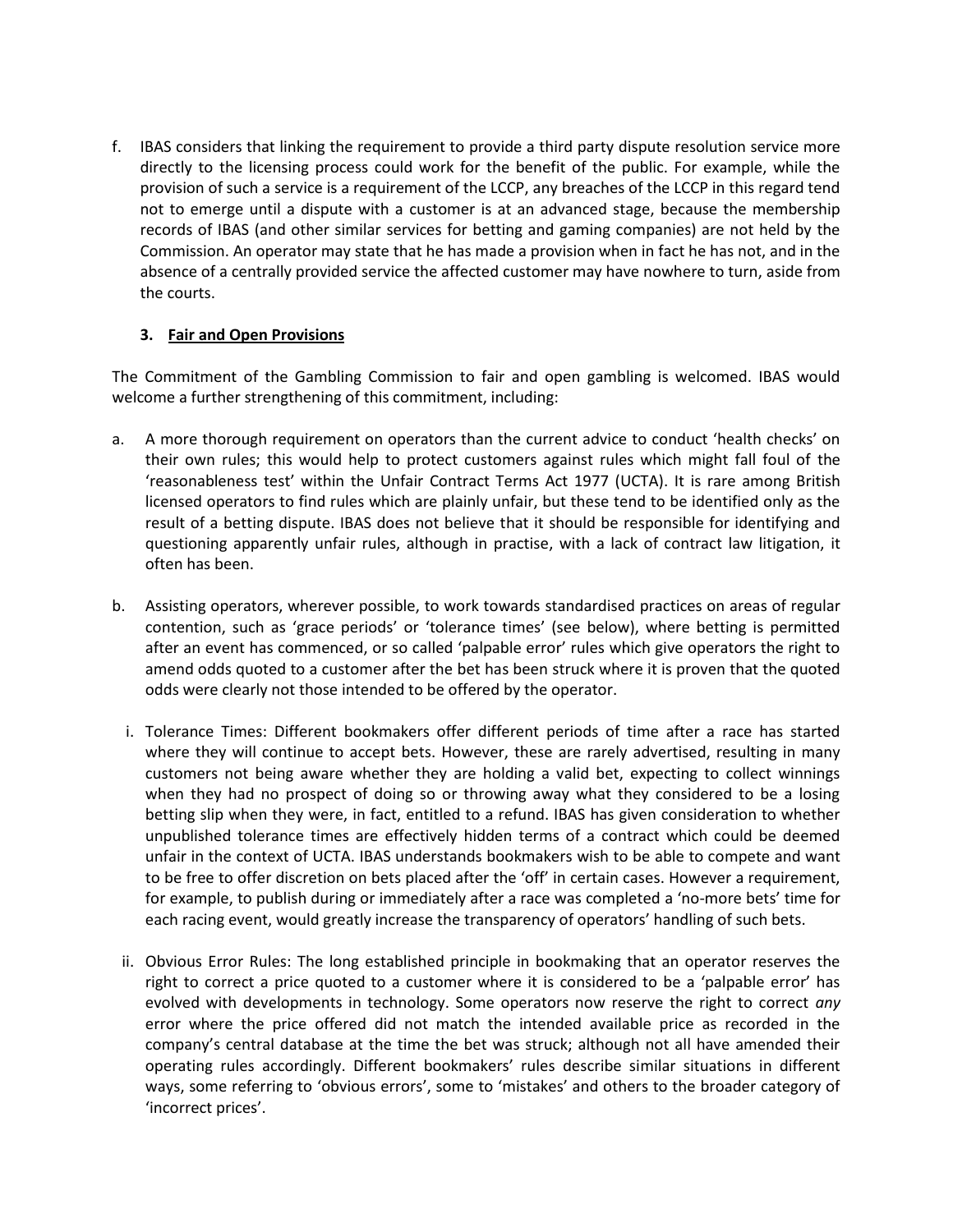With an ever growing range of betting opportunities available – particularly with the development of 'in-play' betting – the scope for incorrect prices being offered remains high.

There is also variety in the approach taken by bookmakers where obvious errors are detected. In some cases operators reserve the right to make void bets struck at prices they did not intend to offer, rather than resettling at the correct price; ideally, customers would be offered the choice of both where circumstances allow. Some operators resolve price disputes using the 'best market price available at the time', others the better price of either the odds available at the time or the starting price. Others have rules which mean that incorrectly quoted odds are simply replaced with the odds that company wished to have offered at the time. It would be helpful to have a more uniform approach and IBAS recommends that consideration is given to using either the LCCP or new regulations to achieve a fairer result for bettors.

## **4. Independent Dispute Resolution**

IBAS welcomed the requirement under the Gambling Commission's existing Licence Conditions and Codes of Practice (LCCP) for operators to provide an independent, third party dispute resolution service in cases where it is not possible for the customer and operator to resolve a dispute between themselves.

However, this requirement could be substantially strengthened without significant additional inconvenience or cost to operators by:

- Requiring the operator to name their designated independent third party as a condition of licence and to display its details to customers as deemed appropriate. IBAS requires its members to display the IBAS logo at point of sale.
- Setting out in greater detail the requirements of an 'independent third party' to ensure customer confidence in the independence of the dispute process. For example, IBAS considers that adjudicators should not act for operators in a separate commercial relationship, nor should they be seen to be representative of the operators in any capacity.

IBAS considers that certain types of disputes, particularly some broadly described as 'account management' related, should fall under the auspices of the GC or other local regulator. IBAS is currently liaising with the GC on that basis.

### **5. Impact of Increased Offshore Gambling**

- a. The relocation of many formerly British-based online operators to overseas territories has had relatively little impact on IBAS. All of these have remained registered with IBAS throughout and continue to abide by IBAS rulings as per mutually agreed Terms and Conditions.
- b. However, in one recent instance, the involvement of the local gambling regulator in one particular dispute resulted in what appears to have been the first instance of customers of an online, Gibraltarbased and licensed bookmaker being treated differently to customers in the GC-licensed retail arm of the same company/betting 'brand'.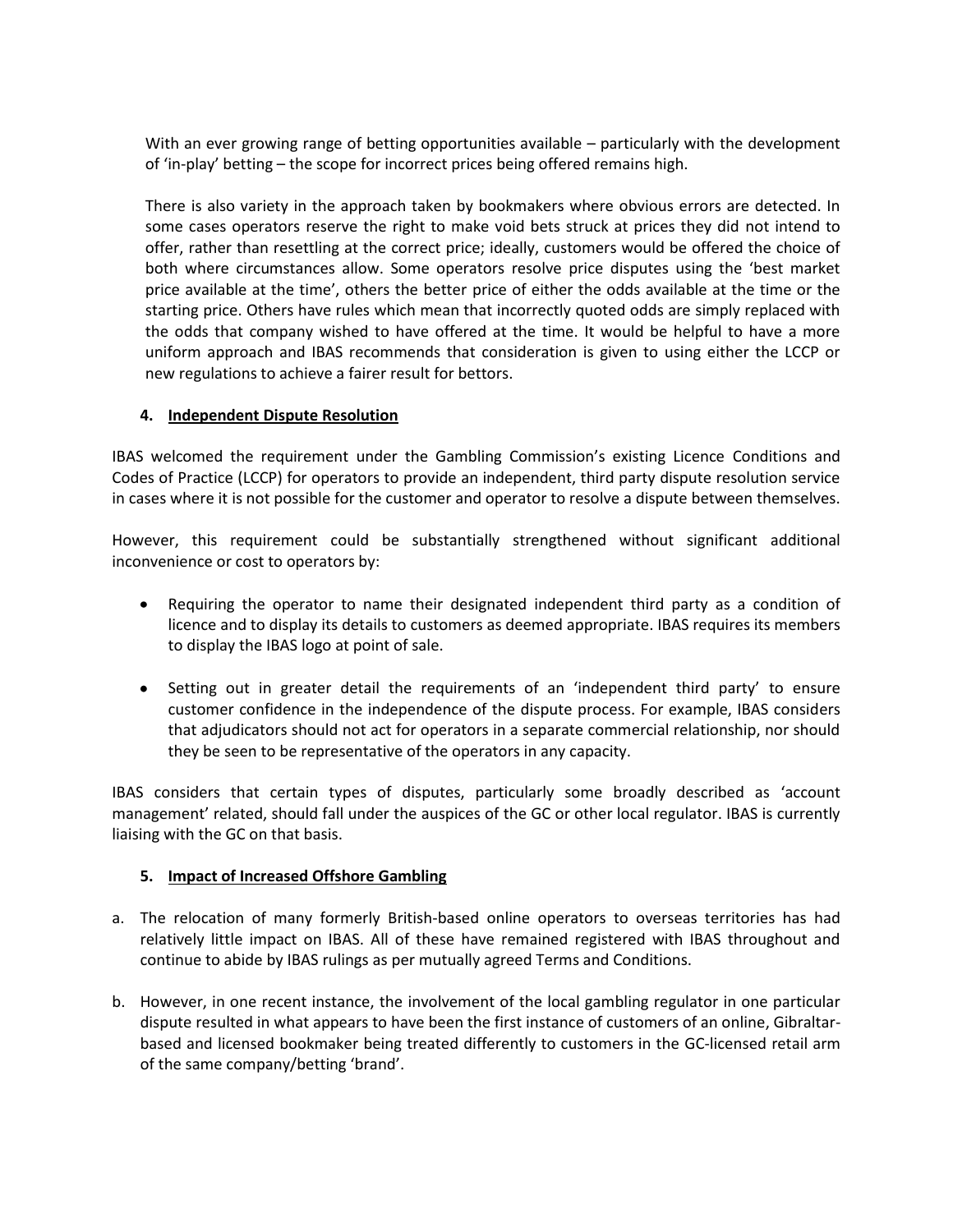The IBAS Terms and Conditions acknowledge that the authority of the courts or bodies such as regulators will take precedence over IBAS rulings, but this situation will continue to be monitored closely. Should further similar examples arise, the damage will be likely to affect the reputation of the whole industry, beyond those operators directly involved, and where British customers are affected this is likely to ultimately add to the workload of the GC.

c. IBAS recommends that consideration be given to the question of consistency in dispute handling for operators based in White Listed territories. This should be addressed by raising the matter through the Gambling Regulators European Forum (GREF) or by introducing regulations requiring those who trade in Great Britain to acknowledge the primacy of British dispute resolution.

## **6. Gaming Machine Disputes**

- a. Despite their apparent significant contribution to the economic success of the gambling industry, gaming machines account for fewer than 1% of disputes. In almost all cases, arrangements made between IBAS, operators and suppliers of gaming machines allow access to the log files of machine play which can ensure that an accurate adjudication is reached.
- b. Machine-related disputes often focus on the 'unfairness' of a machine, as perceived by the customer. Although commercial data provided in confidence by the operator can help to satisfy IBAS that 'normal' payout levels are being achieved, any initiative to demonstrate openly the processes required by the GC to ensure fairness in machine function would be welcomed. This might include access to the procedures of the nominated Testing House.
- c. In some cases, there appears to be confusion among machine players about the difference in technology used to determine the result of the game. Older gaming machines tended to use a compensator which guaranteed a minimum proportion of stakes returned to customers over a given period of time. The majority of current gaming machines which generate cases for IBAS have the game outcome determined by a random number generator (RNG) with the machines being set up so as to produce an average level of pay out but having the *potential* to generate both profit and loss for the operator. The adjudication forms received from gaming machine customers still suggest confusion between the two in some cases, in particular from customers who expect that after a series of losing games the chances of a subsequent winning game should improve. This may indeed be the case with compensator games but is not with RNG-powered games. A scheme to offer clearer advice to gaming machine players on this basis is recommended.